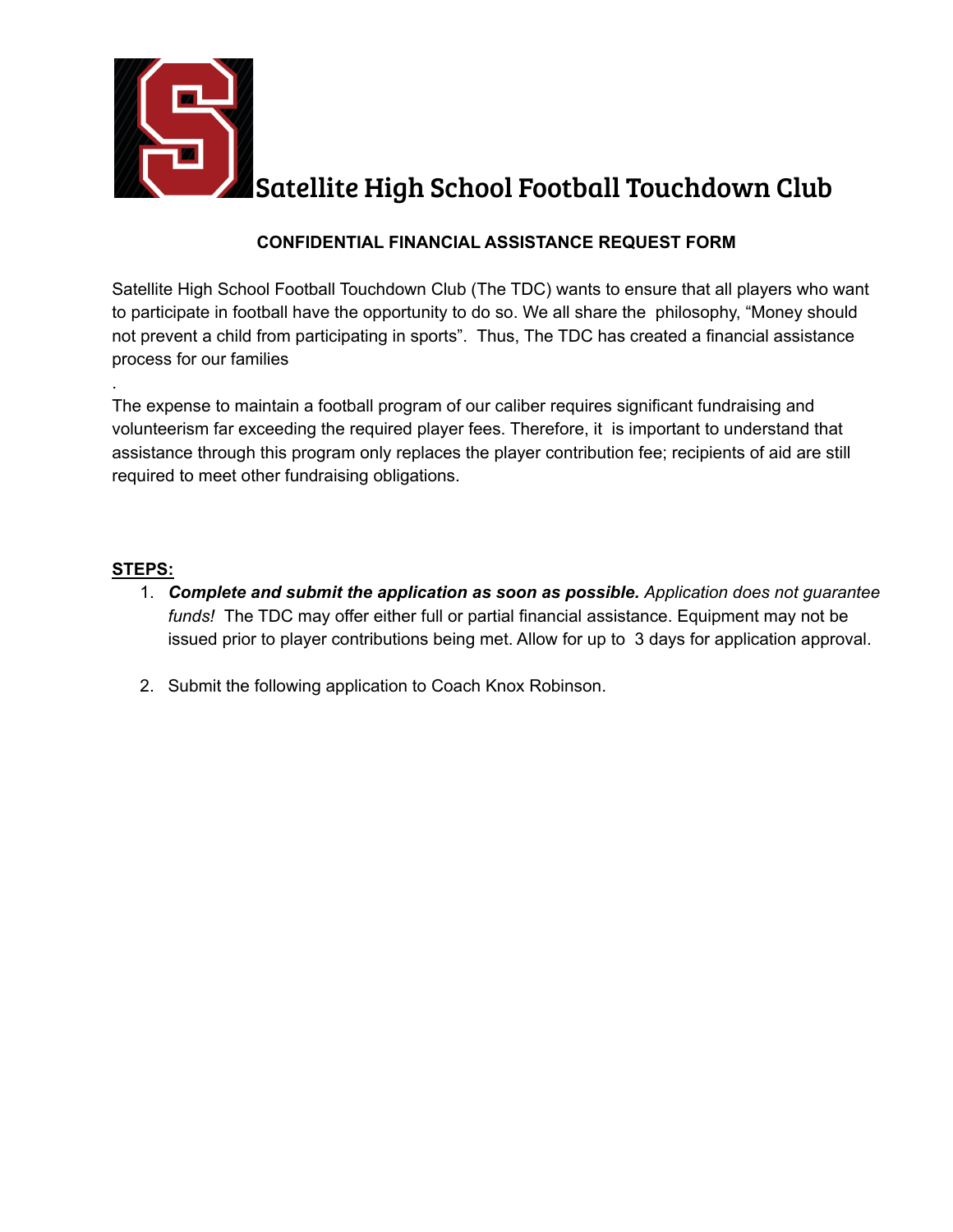## **Confidential Satellite High School Touchdown Club Financial Assistance Request Form**

The information you provide below will help to accurately assess your financial need and to consider an allocation based on both need and available resources. To be considered for financial assistance, please answer all questions. All information you provide remains confidential.

| Player Name:                                                                                                                                                                                                                   |                      |                   |
|--------------------------------------------------------------------------------------------------------------------------------------------------------------------------------------------------------------------------------|----------------------|-------------------|
| Age                                                                                                                                                                                                                            |                      |                   |
| Parent(s)/Guardian Name:                                                                                                                                                                                                       |                      |                   |
| Primary Phone: 1990 Contract Contract Contract Contract Contract Contract Contract Contract Contract Contract Contract Contract Contract Contract Contract Contract Contract Contract Contract Contract Contract Contract Cont |                      |                   |
| 1. Family income (total income from all sources)                                                                                                                                                                               |                      |                   |
| \$25,000 or under                                                                                                                                                                                                              | \$40,001-\$55,000    | \$70,001-\$85,000 |
| \$25,001-\$40,000                                                                                                                                                                                                              | \$55,001-\$70,000    | \$85,001 and over |
| 2. Other support<br>What other donations/scholarships from other family members or companies/organizations will you<br>be able to contribute?                                                                                  |                      |                   |
|                                                                                                                                                                                                                                | Amount of support \$ |                   |
| 3. Amount of assistance requested. The fair share contribution is \$350 for 1 player and an<br>additional \$175 for each sibling.                                                                                              |                      |                   |
| Requested financial assistance \$                                                                                                                                                                                              |                      |                   |
|                                                                                                                                                                                                                                |                      |                   |
| 5. Family contribution                                                                                                                                                                                                         |                      |                   |
| If financial assistance approved, do you commit to participate in fundraising and volunteer work?                                                                                                                              |                      |                   |
| Please describe the ways you will contribute including availability and activities you will participate in:                                                                                                                    |                      |                   |
|                                                                                                                                                                                                                                |                      |                   |
|                                                                                                                                                                                                                                |                      |                   |
| 6. Payment plan                                                                                                                                                                                                                |                      |                   |

If you are requesting this option please describe the payment plan requested \_\_\_\_\_\_\_\_\_\_\_\_\_\_

\_\_\_\_\_\_\_\_\_\_\_\_\_\_\_\_\_\_\_\_\_\_\_\_\_\_\_\_\_\_\_\_\_\_\_\_\_\_\_\_\_\_\_\_\_\_\_\_\_\_\_\_\_\_\_\_\_\_\_\_\_\_\_\_\_\_\_\_\_\_\_\_\_\_\_\_\_\_